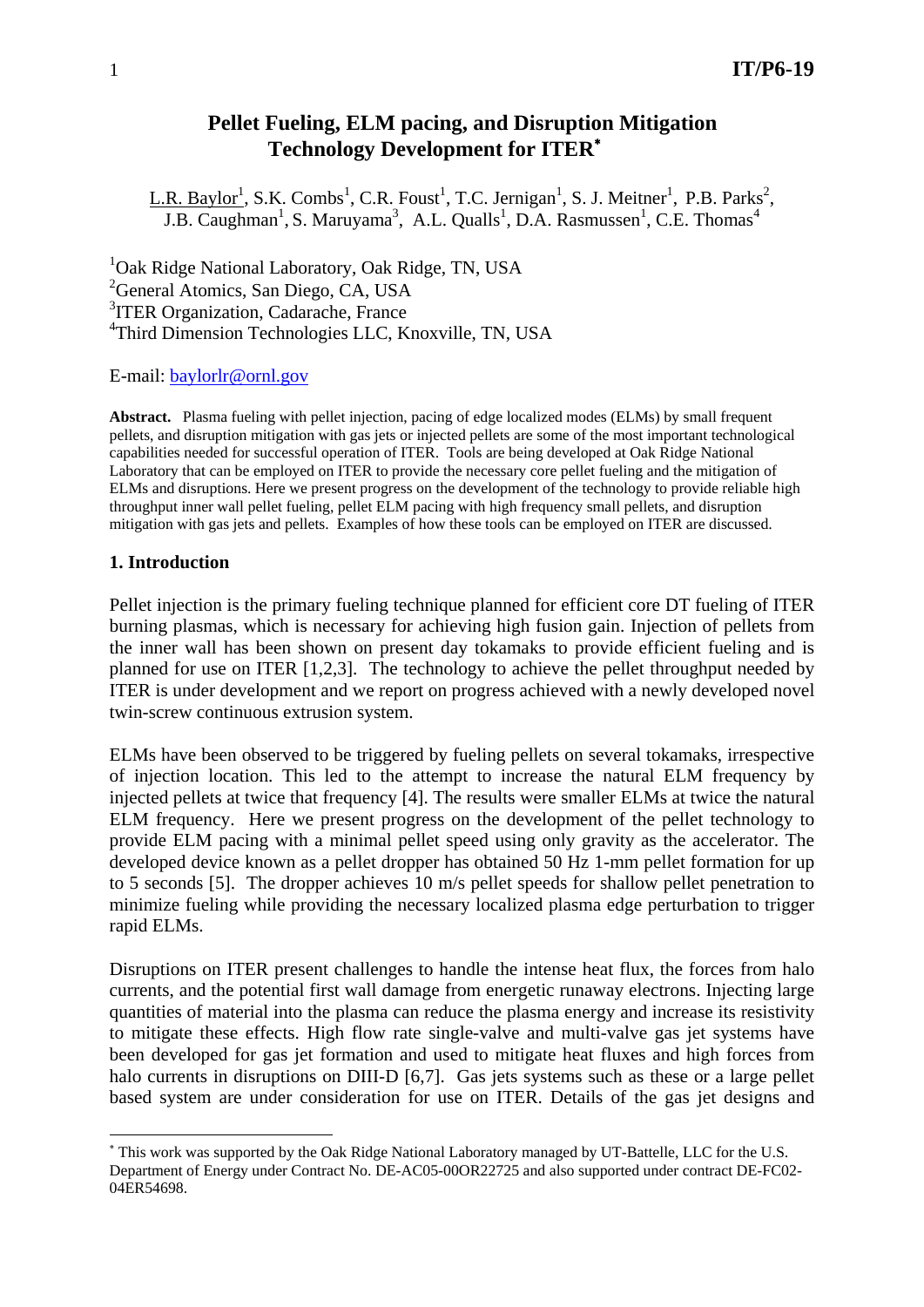performance and the design for an extremely large disruption mitigation pellet injector are presented.

## **2. ITER Fueling System Development**

The ITER pellet fueling system is designed to inject pellets through an inner wall pellet guide tube and a guide tube for outer wall injection [8]. The inner wall guide tube would provide high throughput pellet fueling while the outer wall guide tube would be used primarily to trigger ELMs to pace then at a high frequency of >15 Hz. The pellet fueling rate is to be up to 100 Pa-m<sup>3</sup>/s, which will require the formation of solid DT at a volume rate of ~1.5 cm<sup>3</sup>/s.

Single screw extruders have demonstrated the continuous production of solid hydrogenic material and have been mated to pellet injectors [9]. The ITER requirement for each injector is more than 5 times higher throughput than previously achieved with a continuous extruder and so a new twin-screw approach is under development that promises to have greater throughput and stability than a single screw. The screw extruder supplies the solid DT that is cut into pellets and positioned in a barrel for acceleration by a gas burst from low throughput fast acting propellant valve.

A novel high throughput twin-screw extruder has been designed that can supply the 0.3 g/s  $(-1.5 \text{ cm}^3/\text{s} \text{ solid DT})$  needed by ITER for fuel pellet formation and for ELM pacing pellets.



*FIG. 1. Intermeshing counter-rotating screws used in a prototype twin-screw deuterium extruder. Cryocoolers provide the needed cooling for liquefaction and solidification.*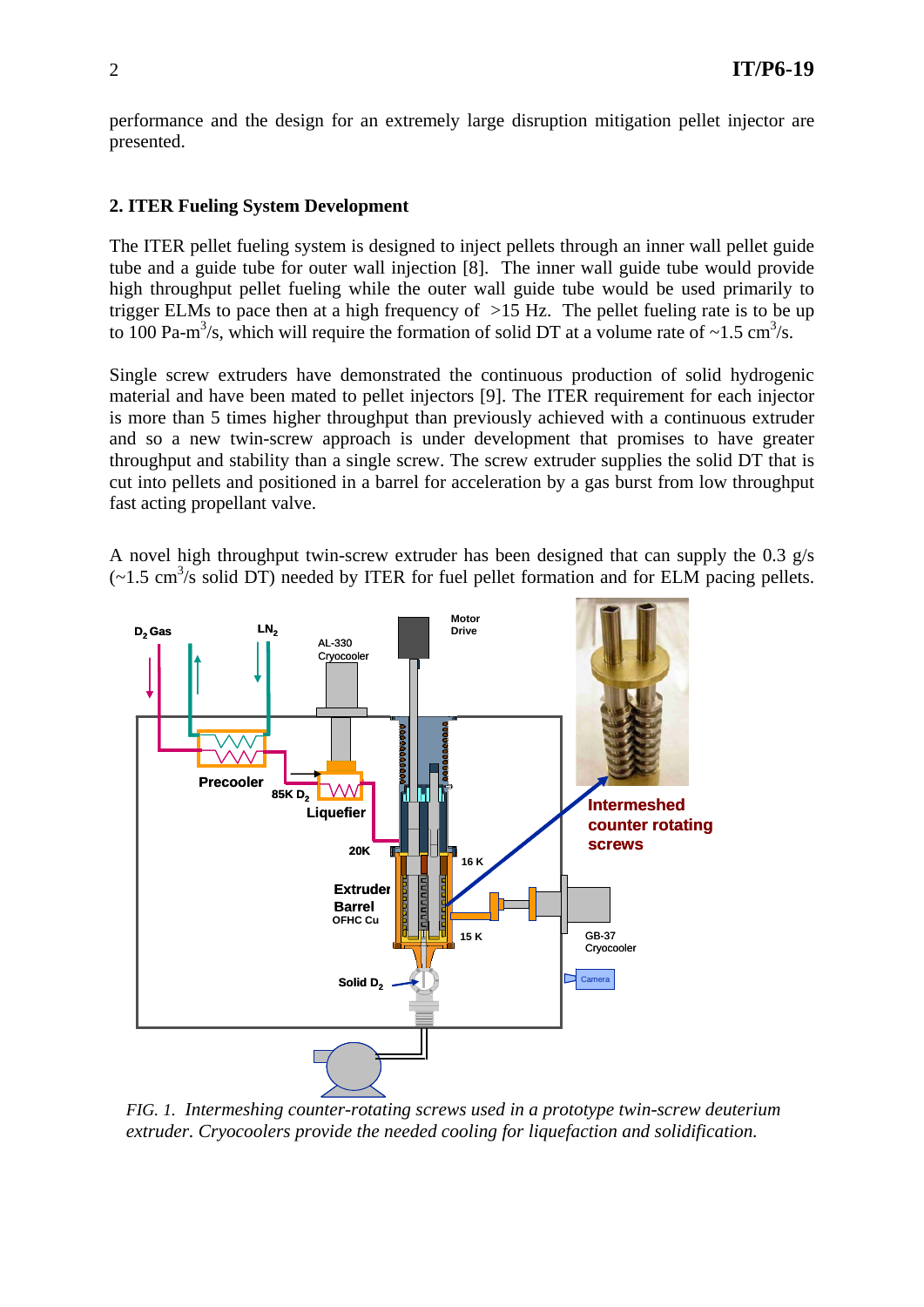A prototype extruder of this type has been built and is under test to determine throughput and steady-state performance [10]. A schematic of the prototype extruder and photo of the intermeshing screws that are inserted into the copper barrel in the extruder is shown in Fig. 1. The screws counter rotate and are intermeshed to force the solid material through a nozzle at the bottom of the barrel. This type of extruder offers the advantage of positive displacement of the solid material that is not strongly dependent on friction between the ice and screw threads.

Results from initial tests of the prototype extruder have demonstrated solid deuterium extrusions can be generated at a rate of  $0.2 \text{ cm}^3/\text{s}$  for as long as 30 minutes. Fig. 2 shows a video image of the solid deuterium produced from one of these tests. The main limitation to the duration being the amount of deuterium consumed. A recirculation system as planned for the ITER pellet injector is to be implemented to minimize the deuterium consumption in our testing. This will require the use of dry vacuum pumps and an oil free diagram compressor.



*FIG. 2. Solid deuterium rectangular ribbon with a width of 3mm being extruded at a rate of 0.2 cm<sup>3</sup> /s from the prototype twin-screw extruder at a temperature of 16K.* 

The next step of development for the pellet injection system is the design and testing of the system for pellet formation and acceleration. A movable barrel that cuts the pellet from the solid ribbon shown in Fig 2 will be used along with a fast acting propellant valve [11]. The valve will be designed for minimal gas flow to simplify the recirculating propellant gas system [8] that is employed in order to not burden the tritium plant with real time propellant gas processing. Since the pellet speeds are desired to be less than 500 m/s to survive the curved guide tubes, it is expected that a very low gas flow rate  $\ll 10$  mbar-L per pellet) will achieve that pellet speed.

# **3. ELM Pacing Technology**

The injection of small pellets to purposely trigger rapid small ELMs, a technique known as pellet ELM pacing [4], has been proposed as a possible solution to the ELM thermal damage to the divertor in ITER [12] . The ELM pacing pellets will need to be small enough to not adversely affect the plasma confinement from over fueling, yet penetrate deep enough to reliably trigger a small ELM with each pellet. Research is underway at several laboratories to determine the optimal pellet size and injection location for ELM pacing and then scale these results to ITER.

A pellet dropper ELM triggering tool has been developed for testing the ELM pacing concept on the DIII-D tokamak [5]. It is designed to cut pellets from a 1 mm diameter horizontally batch extruded ribbon of solid deuterium and drop them into a funnel that guides the pellets to the top of the plasma using gravity as the accelerator. The dropper shown in the photo in Fig. 3 is simpler than a gas gun injector since it does not need a propellant valve and gas handling system. It results in slow pellets  $\langle 10 \text{ m/s} \rangle$  to minimize penetration into the plasma. It has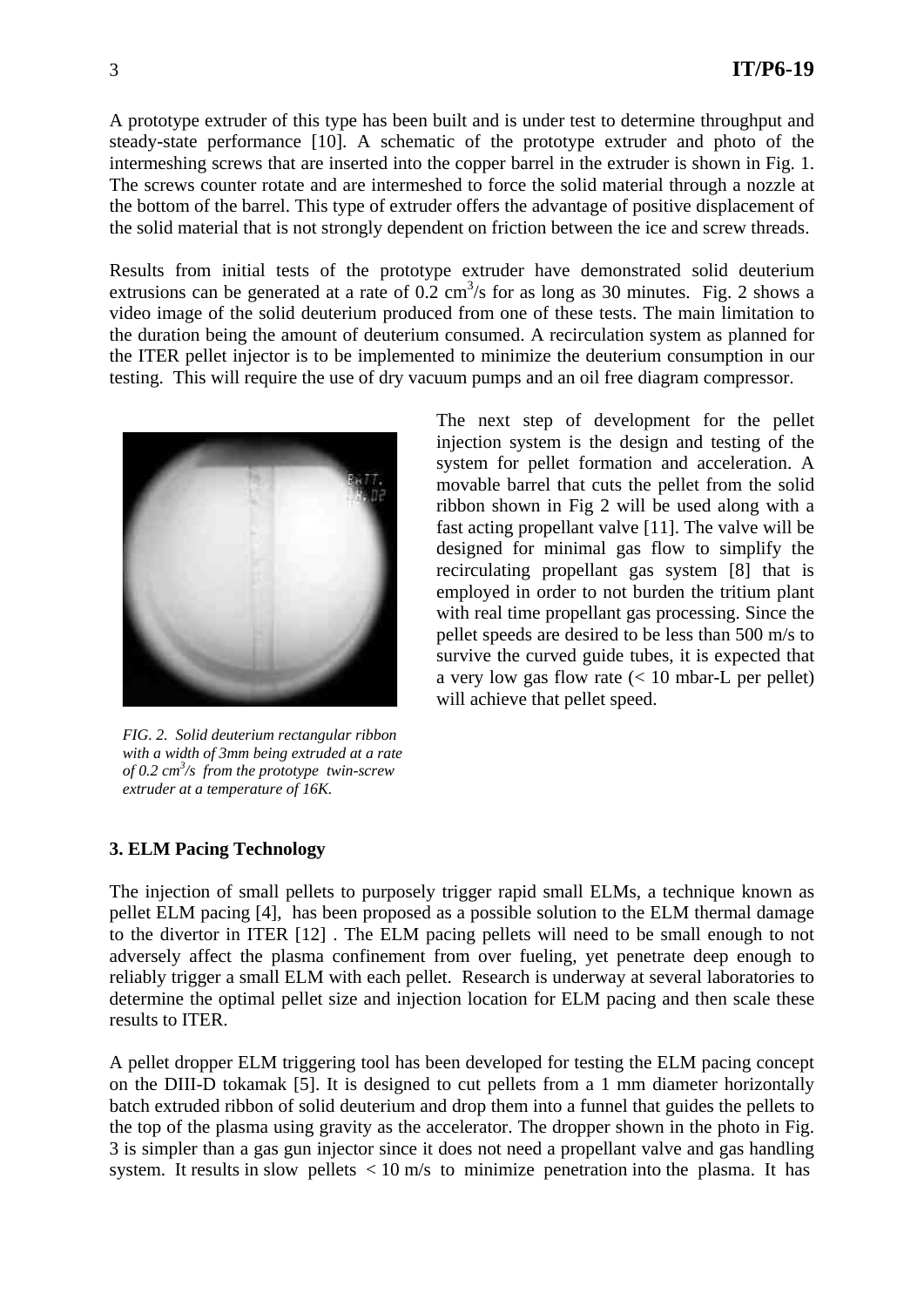

*FIG. 3. Photo of pellet dropper device under test in ORNL pellet fueling laboratory.* 

of vertical injection (dropping) ports. The ITER pellet injection system is being designed with higher speed pellet capability and to have the flexibility in pellet size and repetition rate to be employed as an ELM pacing tool in addition to its primary fueling mission.



*FIG. 4. Microwave cavity mass measurement of 1-mm deuterium pellets cut and dropped by the pellet dropper. Signal level is proportional to the pellet mass.* 

obtained 50 Hz 1-mm pellet formation for up to 5 seconds [5]. An example showing the pellet mass measured by a microwave cavity for a string of pellets is shown in Fig. 4. The dropper achieves  $\sim 10$ m/s pellet speeds for shallow pellet penetration to minimize fueling while providing a localized plasma edge perturbation to trigger rapid ELMs. Initial results with the pellet dropper indicate that fast ions deflect the pellets toroidally before penetrating deep enough to trigger ELMs [13]. Modifications to the injection geometry are planned to increase the pellet velocity normal to the plasma surface by a factor of 3. A pellet dropper type device is not suitable for ITER due to lack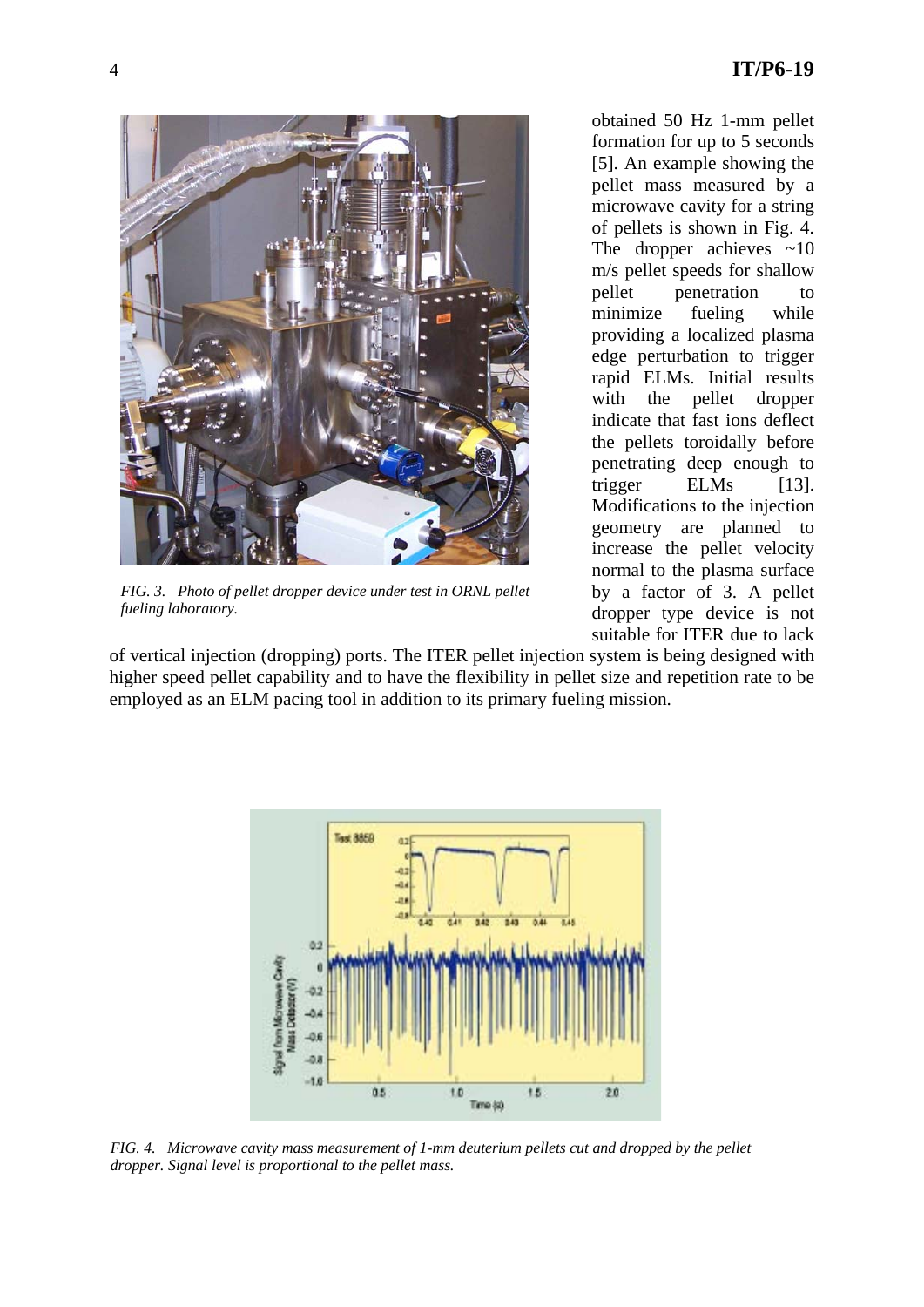## **4. Disruption Mitigation Technology**

Gas jet systems have been used to mitigate disruptions on a number of tokamaks and are being considered for use on ITER [6]. A high flow rate single-valve and a multi-valve "Medusa" gas jet system have been developed at ORNL for gas jet formation and used to mitigate high forces and halo currents in disruptions on DIII-D [7]. The high flow singlevalve shown in the picture in Fig. 5 has an orifice diameter of 22 mm and can obtain flows in excess of  $1x10^7$  mbar-L/s  $(10^6$  Pa-m<sup>3</sup>/s) [14]. The multi-valve jet has achieved flows in excess of  $3x10^6$  mbar-L/s and has a fast rise time of less than 1 ms. A photo of the "Medusa" gas jet system is shown in Fig.6. The pressure of deuterium gas jets from all the valves fired simultaneously is overlaid in Fig. 7 showing that the rise time of all the valves is well matched and that it achieves a pressure greater than 3 MPa at the valve exit in less than 1 ms. The



*FIG. 5. High flow rate gas valve used for disruption mitigation testing. The valve orifice size is 22mm and has a maximum flow rate of*   $1x10^7$  *mbar-L/s.* 

valves all use low-inductance solenoids driven by a capacitive discharge circuit. The valve seat material used in these valves is VESPEL polyimide with the body made of stainless steel.

A new digital holography diagnostic has been developed to measure gas jets and plasma density and has been used to measure the gas jet plume density [15]. An example of this measurement is shown in Fig. 8 for a gas jet leaving a 10 mm diameter tube that is used to direct the gas jet. The measured plume qualitatively agrees with gas dynamic code calculations of the plume shape.



*FIG. 6. Photo of the Medusa multi-valve gas jet system installed on the DIII-D tokamak.* 



*FIG. 7. Pressure of deuterium exiting the individual valves of the Medusa gas jet system when 5 valves are fired simultaneously.*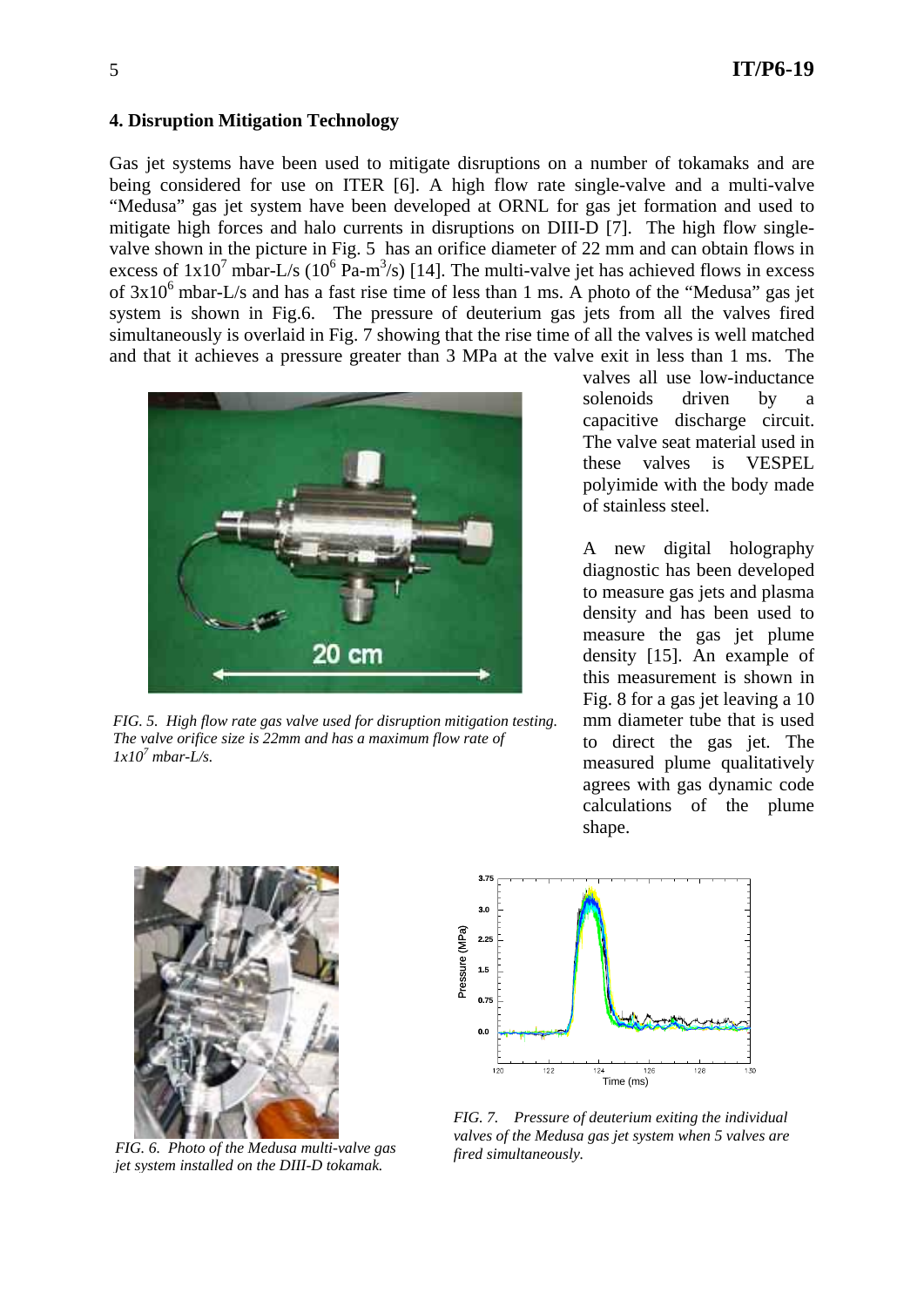

*FIG. 8. Gas jet line integrated density image from a digital holography diagnostic developed by TDT LLC. The gas jet exits a 10mm diameter tube at the top.* 

Gas jet systems have not produced high assimilation rates of the gas into the disrupting plasma leading to uncertainly for such systems to be able to mitigate runaway electrons in ITER [16]. Development of a pellet injection system that can produce a well collimated stream of high speed particles of solid deuterium or other light elements is ongoing. Pellets as large as 10mm have been formed in a pipe-gun type system. Pellets have been purposely broken into small particles by accelerating them through a sharp bend or hitting a shatter plate.

A new large pellet device is being built at ORNL to test the capability of large shattered pellets to mitigate disruptions and prevent runaway electron damage. The device under development is a pipe-gun type injector [17] with a 16mm pellet diameter and length and is shown in the

CAD rendering in Fig. 9. Liquid helium is used to create a cold zone in the barrel where deuterium with trace levels of other condensable gases is allowed to freeze and form a pellet. The pellet is accelerated with a high pressure gas burst and can reach speeds up to 500 m/s before hitting a shatter plate. The divergence of the plume of shattered material is being measured and optimized for the DIII-D tokamak where it will be put into use for disruption mitigation studies in 2009. Multiple systems of this type could be employed on ITER to mitigate the formation and presence of runaway electrons.



*FIG. 9. CAD model of the large diameter pipe-gun device being developed for mitigating disruptions with large 16mm deuterium pellets that are shattered before entering the plasma.*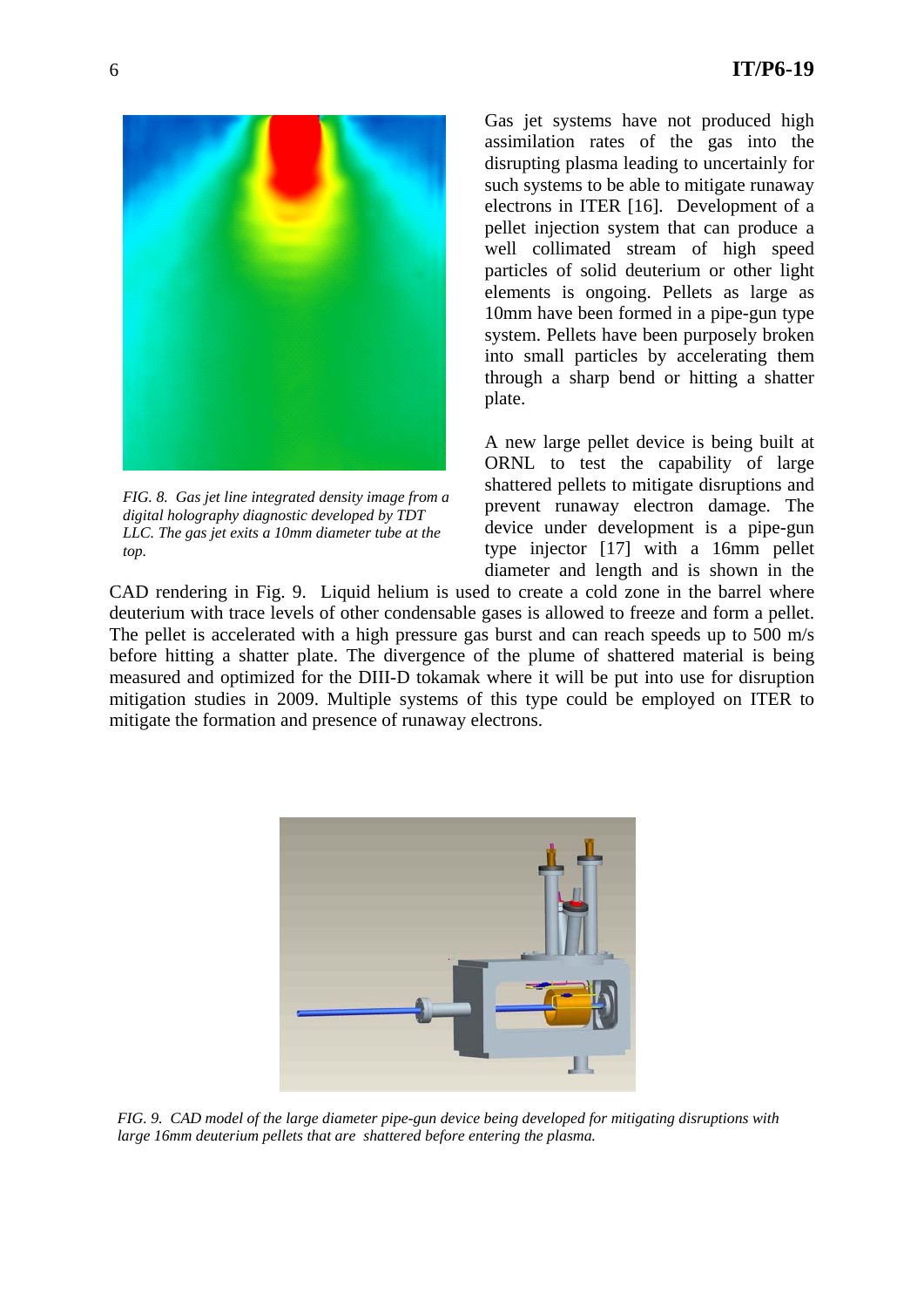# **5. Discussion**

The pellet injection system specified for ITER will have the capability to fuel with tritium rich pellets from the inner wall at a sufficient rate to maintain high density in burning plasmas. Extruder technology to achieve the needed reliable high throughput pellets is still under development, but is anticipated to be available well within the needed ITER time scale. A gas gun accelerator based on existing repeating gas gun injectors is being designed. Low throughput propellant gas valves to minimize the required propellant gas and adjustable extrusion sizes for variation of the pellet size are areas to be developed.

The use of pellets as an ELM trigger continues to be investigated as an ELM mitigation technique on present day tokamak. Future experiments with low field side injection of small pellets will yield valuable information on this option for ITER and will help in the determination of the pellet size, speed, and frequency requirements. The pellet injection technology being developed for ITER, including the steady-state extrusion capability discussed in this paper, will have the flexibility to be employed as an ELM mitigation system if needed. Small pellets injected at 15 Hz from the low field side injection line may be sufficient to maintain an ELM frequency of 15 Hz, thus keeping the size of the ELMs much lower than they would become at a much lower natural ELM frequency.

The disruption mitigation system for ITER is projected to need to inject  $>10^{25}$  atoms of D<sub>2</sub> or an order of magnitude less atoms if higher Z impurities are used [18,19]. This needs to be introduced into the vessel in less than 10 ms, which means a flow rate of nearly  $10^7$  Pa m<sup>3</sup>/s for  $D_2$ . To meet these particle delivery needs, ITER will need to employ either several large jumbo size 22mm orifice valves in parallel or some combination of gas jet and solid material pellet systems. The gas jet is limited by the sound speed of the gas, which for  $D_2$  is nearly 1000 m/s. This implies that the valves for gas jets need to be relatively close to the vacuum vessel, likely in a port plug. Solid material pellet based systems will have similar speeds and would need to also be located in a port plug. The radiation and magnetic field environment will dictate the materials used by the disruption mitigation system and level of shielding and remote handling needed to maintain the system.

# **6. Summary and Conclusions**

In conclusion, progress is being made in the development of technology to provide the necessary throughput of solid DT for ITER fueling and pellet ELM pacing requirements. The twin-screw extruder prototype under test has demonstrated the capability to produce steadystate extrusions and looks promising for scaling up to the full ITER throughput requirement. A gas gun accelerator and recirculation system is planned to couple to the extruder to demonstrate the basic capabilities of the ITER pellet injection system.

Disruption mitigation techniques using gas jets and solid material injection are being developed and tested in support of ITER. The gas jets that have been tested have demonstrated the ability to largely mitigate the halo currents and high heat fluxes from disruptions. This type of technology can be utilized on ITER with some additional engineering to make the valves compatible with the ITER environment. Solid material injection with extremely large pellets that are shattered just before injection is less well developed but looks promising for mitigation of runaway electrons that may be a more serious problem for ITER than in present day tokamak experiments. The upcoming tests of this